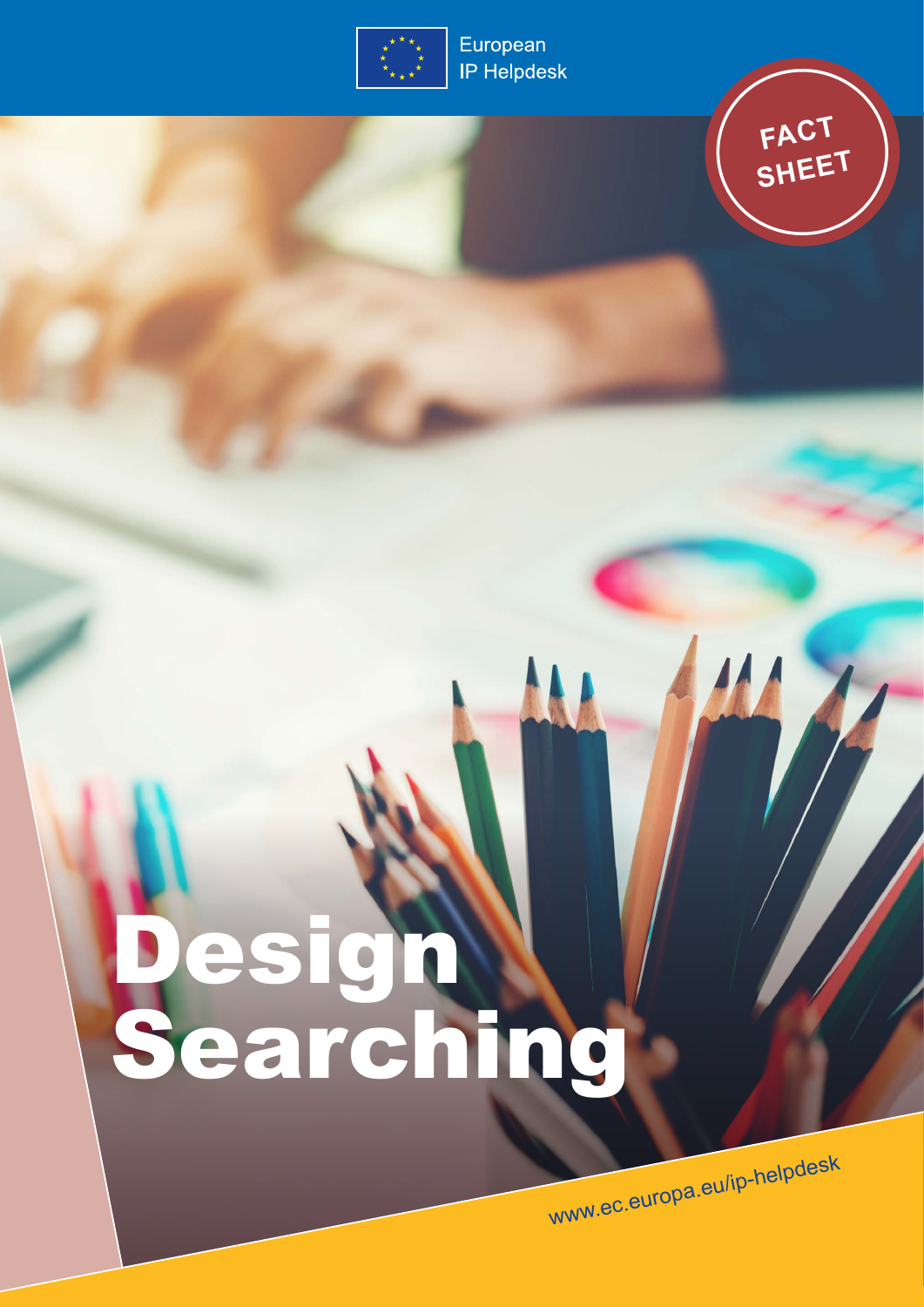## **January 2022\***

## **Summary**

**European IP Helpdesk**

| 2. Searching unregistered designs <b>Manual According to Searching unregistered</b> designs <b>Manual Manual According to Searching</b> |  |
|-----------------------------------------------------------------------------------------------------------------------------------------|--|
|                                                                                                                                         |  |
|                                                                                                                                         |  |
|                                                                                                                                         |  |
|                                                                                                                                         |  |
|                                                                                                                                         |  |

\*This is an updated version of the fact sheet originally developed and first published in 2015.

## **Introduction**

Design protection transfers the exclusive right to use a design to its owner or holder. It focusses on creating, launching, importing, exporting or using the product in which the design is incorporated or to which it is applied. Moreover, Design protection helps to prevent third parties from using a product commercially, without prior consent. Design rights are acquired through registration within national or regional intellectual property offices.

The European Union and some national legislations even allow for an unregistered design protection. Accordingly, in most European countries, original designs are automatically subject to copyright protection, which is taking effect from the moment of the work's creation, without registration.

For the aforementioned forms of design protection, the first-come, first-served principle applies<sup>1</sup>. However, the risk of investing in a non-original design can be avoided or at least limited by conducting a thorough prior search.

This fact sheet highlights the main characteristics of design searching as a best practice approach. Design searching allows companies and designers to keep up with the latest market trends, but also review and research designs that may prevent the possibility to acquire protection or that infringe copyrights for their creations.

The first part outlines why design searching is important and offers practical advices on how to search unregistered designs.

A short overview of the most common design databases, which are the main place to search registered design data, is presented in the last part of this factsheet.

<sup>1</sup> Unregistered design rights come into force when the design is made available to the public. Registered design protection begins when a filing date is granted.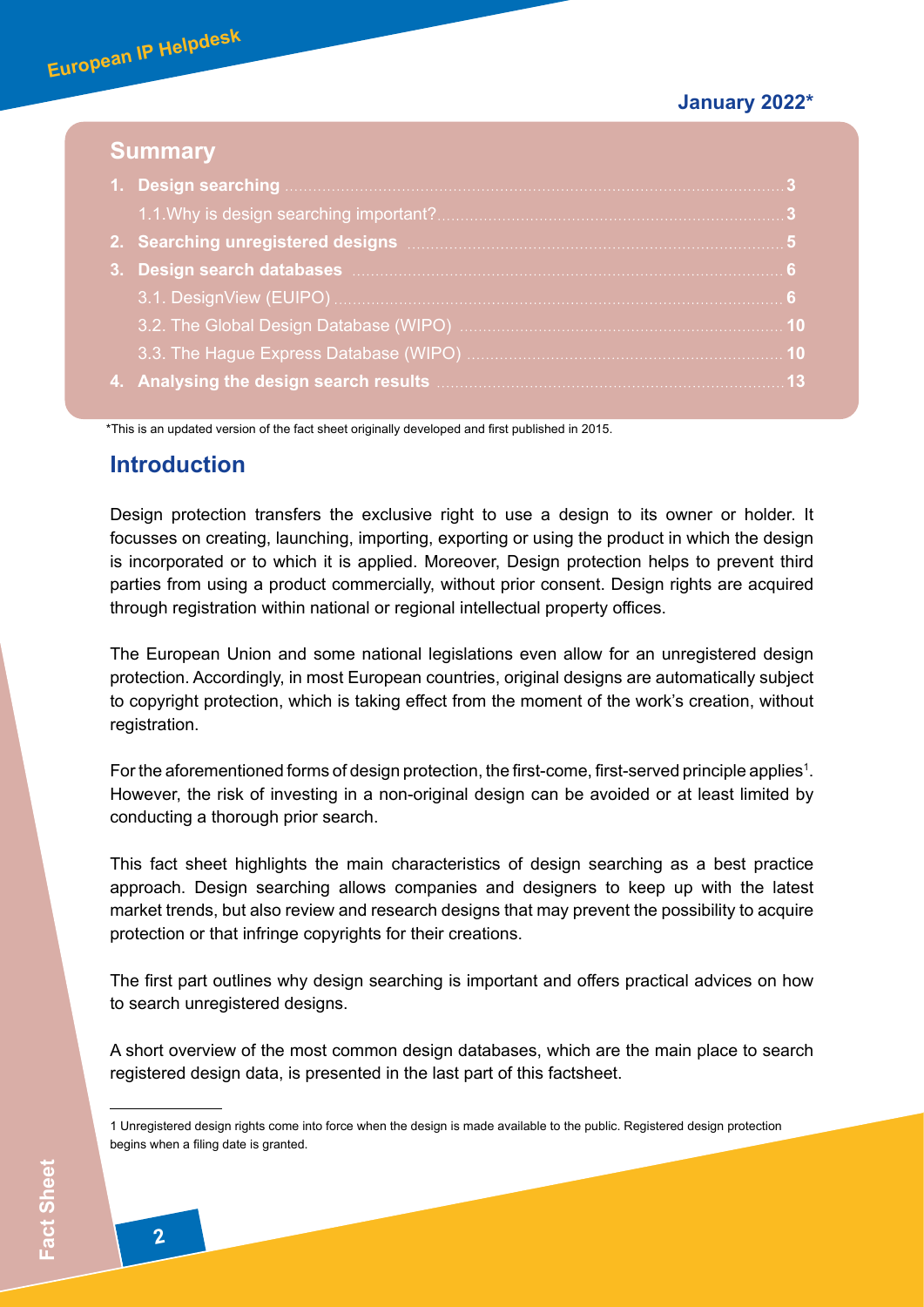<span id="page-2-0"></span>**European IP Helpdesk**

#### **1.1. Why is design searching important?**

Design searching can be defined as the process of searching design databases or other sources that are offering design information. It is mostly done in the context of registration procedures, invalidity and enforcement proceedings or to study the market development of certain designs. Within increasingly competitive markets, design searching is also used as a strategy to monitor trends. Innovative companies use design databases to research the market in a specific commercial area.

Searching design databases ensures existing designs will not form an obstacle to the registration and publication of a planned design. Furthermore, to challenge the validity of a design, proof is required that an identical (or highly similar) design really exists and has been, in fact, made available to the public through registration or otherwise (e.g., use in trade, exhibition). Hence, design searching is also useful to find convincing evidences in case of a legal dispute.

In summary, design searching helps to:

- $\bullet$  Find registered and unregistered designs<sup>2</sup>
- Find registered trademarks or other distinctive signs
- Find works that are protected under copyright law
- Determine whether a design is new and original
- Determine whether the term of protection of a certain design expires
- Find design protection strategies
- Find competing design products on the market

It is important to note that design searching is not limited to registered designs only. All published designs, whether unregistered or registered, are already considered prior art<sup>3</sup> and thus may threaten the protection of identical or similar subsequent designs.

2 Owners of registered but also unregistered designs can take legal action against anyone using an identical or similar design. 3 A design that has been made available to the global public becomes part of the state of the art.

**3**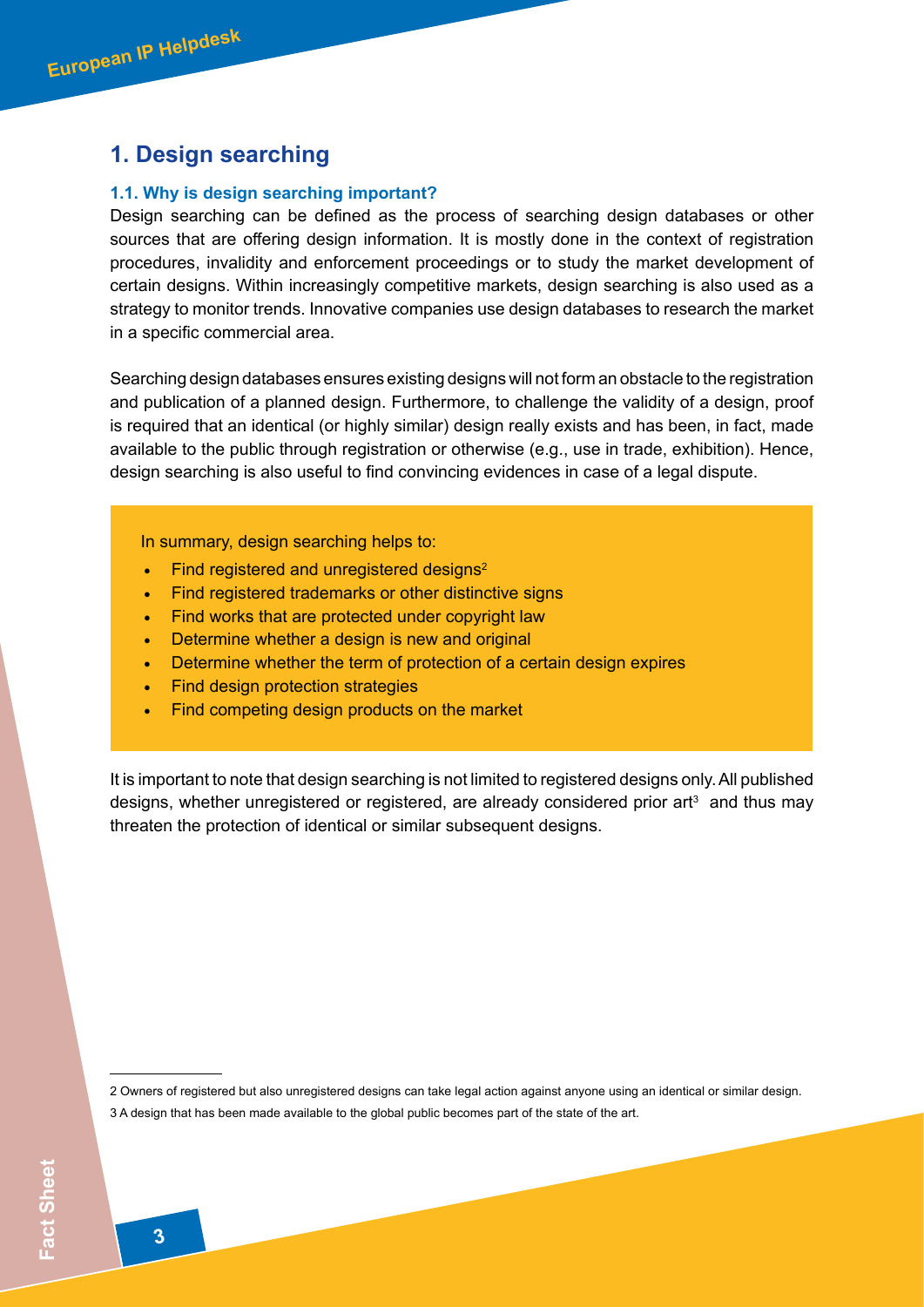While comparing two designs, every element of a new design that can be found in an earlier one, will lead to the subsequent design to be considered to lack novelty $^{\scriptscriptstyle 4}$ .

If two designs are not identical but look similar, the overall impression that the subsequent design evokes must be clearly distinguishable from earlier designs. The comparison focuses on features which are distinctive, arbitrary and visible during normal use. The term "informed user" refers to a person, an imaginary user, with knowledge of designs in a particular field of activity, who is not necessarily a designer, technical expert, manufacturer or seller.

Design searching should also cover the search of trademarks or other distinctive signs as well as copyrighted works. Hence, a design can be contested and declared invalid if it is in conflict with any prior design, but also if it makes unauthorised use of an existing distinctive sign or of a work protected by copyright.

Note: Do not limit your search to a particular territory: any design that has been made available to the public, anywhere in the world, and at any time must be considered during the search.

 **Some creations are not subject to registration or the registration is not made publicly available, once protection is granted.**

4 The exact meaning of 'novelty' may vary within different jurisdictions. A design will be considered new if there is no identical and already published design.

**4**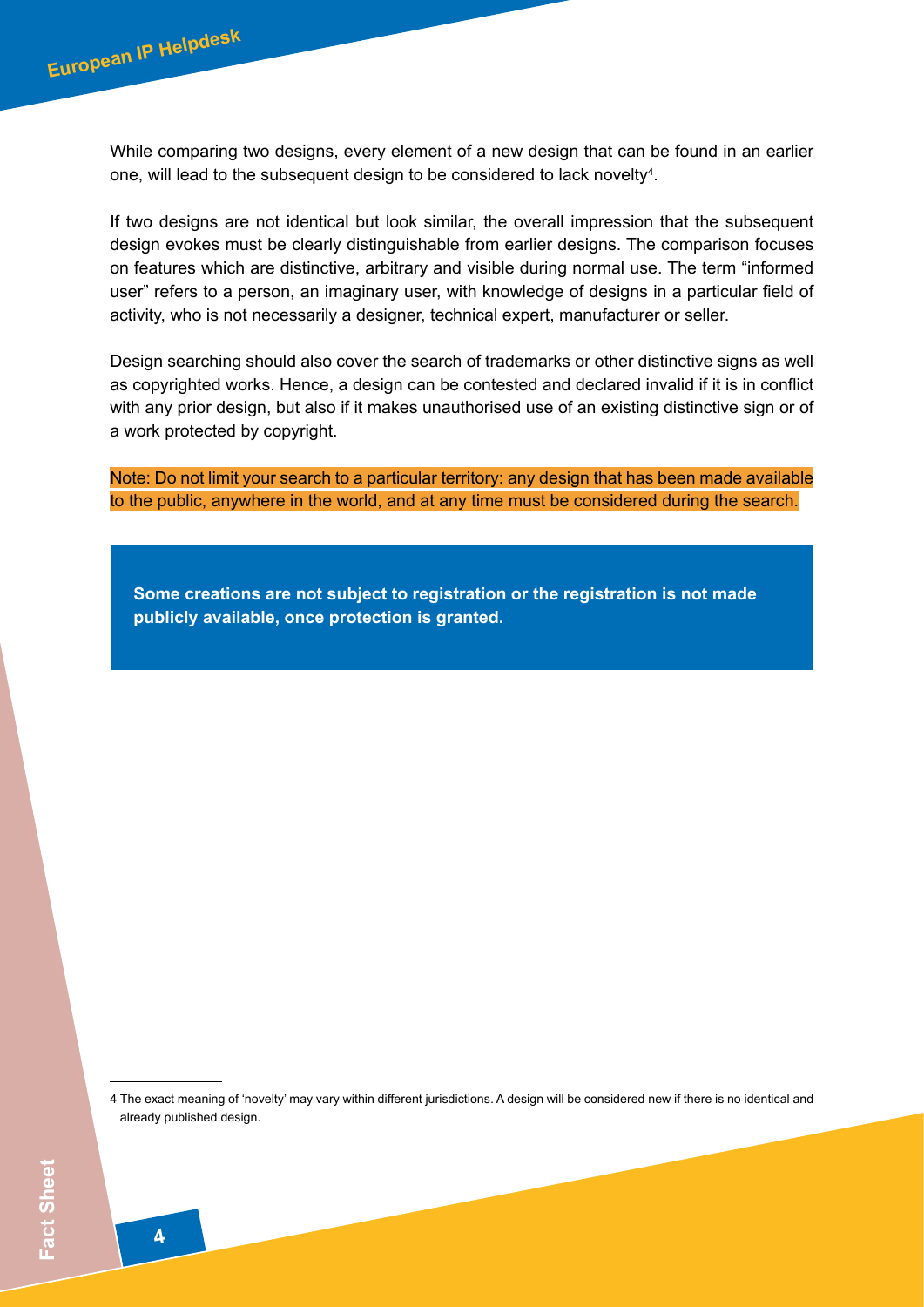# <span id="page-4-0"></span>**2. Searching unregistered designs**

Within the European Union (EU), new designs with an individual character are automatically protected and regulated under a system of design rights, called Community designs. This form of design protection also exists in some national jurisdictions – e.g., in the United Kingdom.

Unregistered designs cannot be found in design databases. However, unregistered designs can be discovered in existing literature, design catalogues, websites, by visiting trade fairs or by conducting a search within the circles specialising in a specific business sector.

Moreover, designers and companies in the industry have to keep up with current design trends by nature and can use this know-how to assess the novelty as well as originality of a particular design.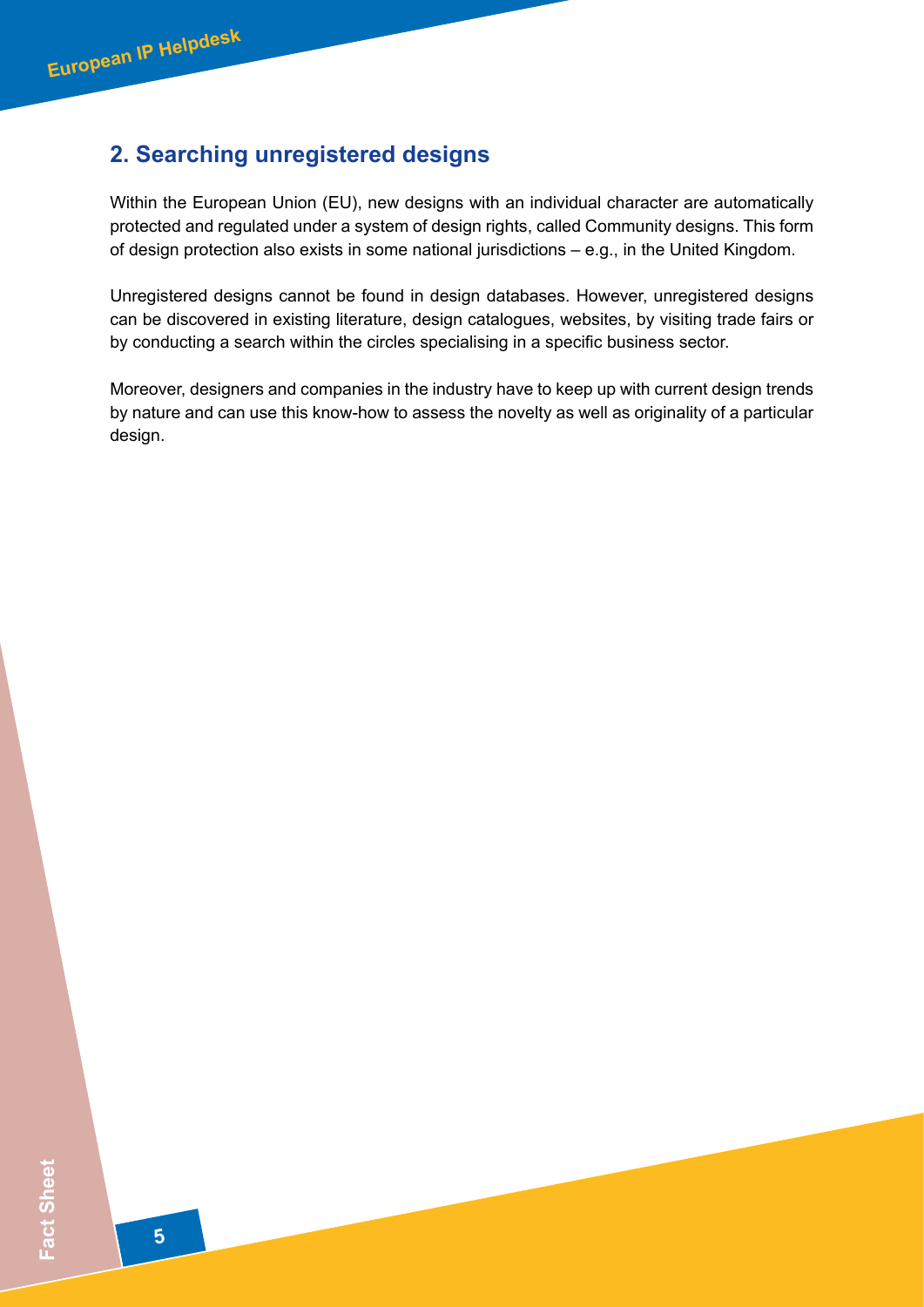## <span id="page-5-0"></span>**3. Design search databases**

Designs can be registered with national, regional or international intellectual property offices<sup>5</sup>. These registers constitute the primary official source of data on registered designs. However, searching registers individually is often complicated and time-consuming because the data has to be accessed separately, e.g., in different languages or under various layouts.

Therefore, international multilingual design databases are a more helpful searching tool that offer the possibility to search in a large set of design data, simultaneously and across borders.

The following paragraphs will outline the characteristics of two essential design search databases: the European Union Intellectual Property Office (EUIPO) and the World Intellectual Property Organization (WIPO).

#### **3.1. DesignView (EUIPO)**

[DesignView](https://www.tmdn.org/tmdsview-web/welcome#/dsview) is a free of charge, multilingual database, which gives access to design applications and registrations through one single online platform. The information is available in 32 languages, including the 24 official EU languages (and others, such as Arabic or Russian). DesignView is a centralised database and a search engine for both, registered Community Designs and national applications. It also includes registrations from 39 participating IP offices (including from most EU member states as well as Korea, Japan, USA, Tunisia, Turkey, Russia, Morocco, Mexico and Canada). The design information is provided by the participating national IP offices, by EUIPO and WIPO<sup>6</sup>.

Design registries of the ASEAN countries can be accessed through the [ASEAN Designview](http://www.asean-designview.org/tmdsview-web/welcome) version, which hosts data from 10 participating countries, based on the same interface structure<sup>7</sup>.

Moreover, the DesignView interface offers two search options: basic search and advanced search.

<sup>5</sup> New international registrations, renewals, and modifications affecting existing international registrations are published in the [International Designs Bulletin](http://www.wipo.int/haguebulletin/?locale=en), which is the official publication of the records of the International Register of the Hague System. The [Community designs Bulletin](https://euipo.europa.eu/eSearch/#advanced/bulletins) contains data regarding registrations, amendments, renewals, transfers and licenses of Community designs. National registrations are published in the official registers of the relevant national offices. Their characteristics are not subject of this fact sheet. Information can be found on the website of each office, on the *[Innovaccess](http://www.innovaccess.eu/)* [website](http://www.innovaccess.eu/) or by contacting the relevant IP office directly.

<sup>6</sup> Although the data is accessible via a centralised system each office remains the owner of the data and is responsible for its accuracy. Thus, DesignView reflects with certainty the design registers of the participating offices or organisations at the moment of consultation.

<sup>7</sup> Countries participating to ASEAN DesignView are: Brunei Darussalam, Indonesia, Cambodia, Lao PDR, Myanmar, Malaysia, Philippines, Singapore, Thailand and Vietnam.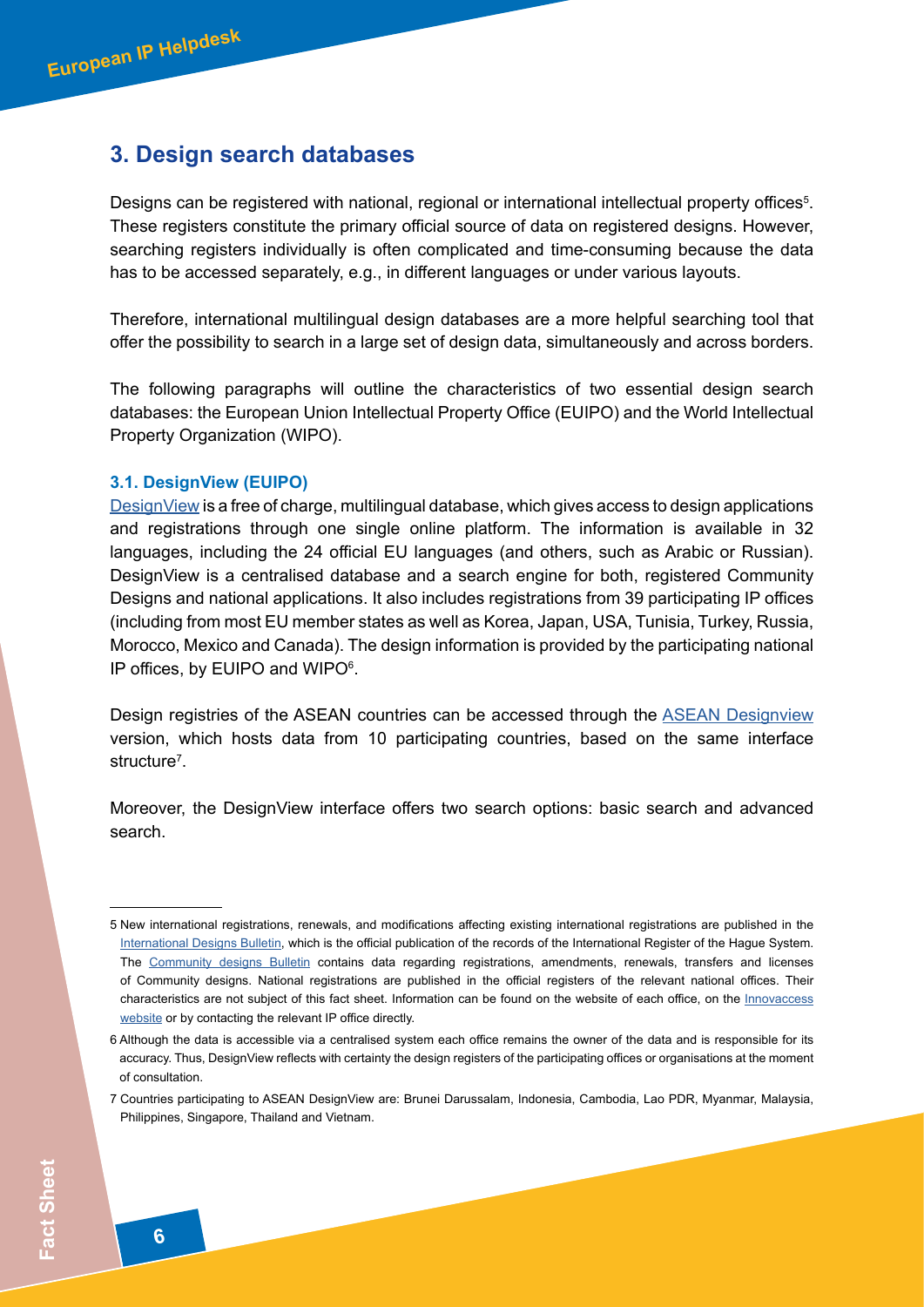**European IP Helpdesk**

The basic search option helps to identify products that incorporate specific designs. In DesignView, products can be identified either by keywords or by their corresponding classes and subclasses in the **Locarno classification** (the international classification system for industrial designs<sup>8</sup>).

[DesignClass](https://euipo.europa.eu/designclass/), EUIPO's search tool, automatically classifies products into classes and subclasses. This search tool also helps to detect products and their corresponding classification. DesignClass is based on the same structure as the Locarno Classification and available in 29 languages. Hence, there is no need to translate entries before searching.

Once a term is entered into the database, a list of results will appear. Using the gallery mode helps to visualise the images. Searches can be further defined by selecting specific filters.

The search field offers an auto-complete function, while a keyword is typed in.



**7**

<sup>8</sup> The [Locarno classification](http://www.wipo.int/classifications/locarno/en/preface.html) is administered by the WIPO and it serves administrative purposes. Indeed, it allows both classifying products indicated in design applications and searching registered designs. Neither the indication of products nor the classification affects the scope of protection of a design as such. The current (thirteenth) edition is in force since January 2021 and incorporates all the revisions made in up to this date. It contains 32 classes, 237 subclasses and an alphabetical list of more than 7,000 products. The alphabetical list is presented in two parts: the first part lists all the goods in a single alphabetical list, with indication of the class and subclass to which each good belongs; the second part lists the goods in alphabetical order within each subclass. The explanatory notes are incorporated in the list of classes and subclasses.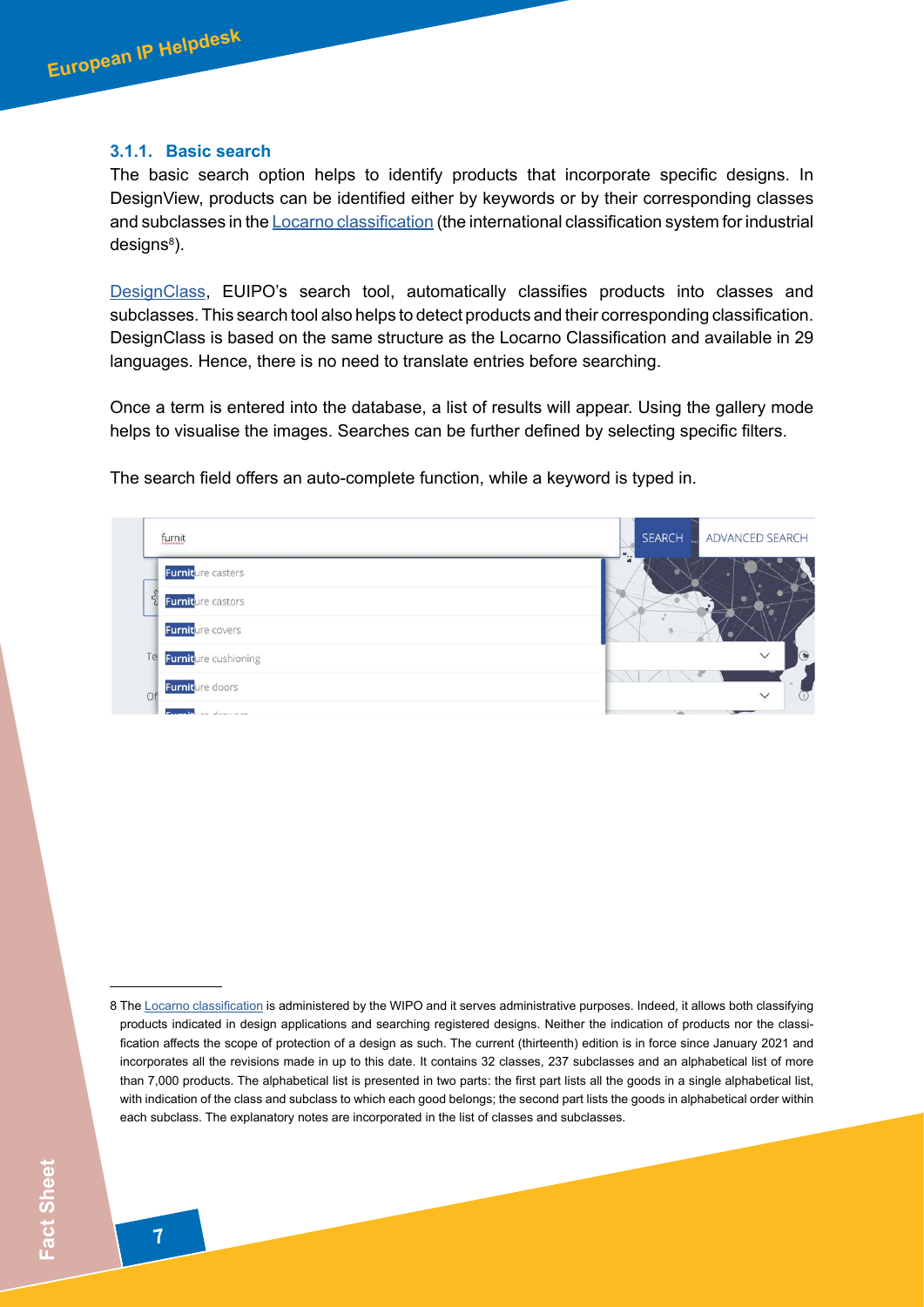

Thereafter, a list of research results will appear.

| <b>DESIGN</b> view                                                                                         |                        |                                                                   |                          | <b>AA</b><br>-                         | $+$<br>English (en) v                                       |                                      | Sign in Register               |
|------------------------------------------------------------------------------------------------------------|------------------------|-------------------------------------------------------------------|--------------------------|----------------------------------------|-------------------------------------------------------------|--------------------------------------|--------------------------------|
| 12<br>Indication of the product:                                                                           | Furniture              | $\times$                                                          | <b>SEARCH</b>            | Save this search [Sa] Share by email   |                                                             |                                      | WIPO Global Designs DB         |
| $\mathcal{L}$<br>$\sqrt{2}$<br>ŕĥ<br>$\frac{O_1 O}{\Delta}$<br>Export<br><b>Albres</b><br>THIRS<br>compare |                        | ≪ < 1-20 Of 201.473 >                                             |                          | z<br>Statistics view                   | $E$ List view<br>I Expanded view<br><b>Rid</b> Gallery view |                                      | A<br>Edit columns              |
| ٠                                                                                                          | п<br>Design            | Indication of the product                                         | Design office            | Application<br>number                  | <b>Filing date</b>                                          | Design<br>status                     | Locarno<br>classification      |
| <b>CLEAR FILTERS</b><br>APPLY<br>Offices                                                                   | $Q_1$<br>$\vee$        | Couchtische; Esstische; Möbel für Unterhaltungselektronik; Tische |                          | Germany-DPMA 2 402010002514.8          | 01/01/1                                                     |                                      | Design lapsed 06.04, 06.04, 06 |
| ARIPO-ARIPO<br>(1)<br>Argentina-INPI<br>(599)<br>Austria-OPA<br>(1553)                                     | $\times \Box$          | Möbelbeschläge                                                    | Germany-DPMA2 40502290.5 |                                        | 28/04/1                                                     | Design lapsed 08.09                  |                                |
| Show all 53 results<br>Design status<br>Application published (55)                                         | $\vee$                 | Furniture (part of -)                                             | EUIPO-EUIPOET            | 002966879                              | 28/04/2                                                     | Registered<br>and fully<br>published | 06.06                          |
| Design declared inv (796)<br>Design lapsed<br>(115729)<br>Show all 13 results                              | $Q_1$<br>$\times \Box$ | Möbelfronten                                                      |                          | Germany-DPMA 2 402016100696.8 01/06/23 |                                                             | Registered<br>and fully<br>published | 06.06                          |
| Owner name<br>$\checkmark$<br>Select a filter                                                              | $\bigcirc$<br>$\vee$   | Möbelfronten                                                      |                          | Germany-DPMA2 402016100734.4 08/06/160 |                                                             | Registered<br>and fully<br>published | 06.06                          |
| Designer name<br>$\checkmark$<br>Select a filter                                                           | $Q_1$<br>$\vee$        | WALL MOUNT PANEL FOR FURNITURE                                    | India-CGPDTM 336417-001  |                                        | 16/09/378                                                   | Registered<br>and fully<br>published | 08.08                          |
| APPLY<br><b>CLEAR FILTERS</b>                                                                              | $\vee$                 | Handles for furniture                                             | EUIPO-EUIPO <sub>2</sub> | 005646593                              | 18/09/1620                                                  | Registered<br>and fully<br>published | 08.06                          |

To refine the search, a class can be selected via the drop-down menu above the search field.

| îħ<br>$\frac{0.0}{N}$<br>Compare<br>Export                                                                         | ៊<br>Alerts                 | ্ত<br>Tags                         |       | ≪ < 1-20 Of 201.473 >                                             |                           | سما<br><b>Statistics view</b>          | List view<br>⋿<br>Expanded view<br>器 Gallery view |                                      | ₩<br>∧<br>Edit columns         |
|--------------------------------------------------------------------------------------------------------------------|-----------------------------|------------------------------------|-------|-------------------------------------------------------------------|---------------------------|----------------------------------------|---------------------------------------------------|--------------------------------------|--------------------------------|
| Offices                                                                                                            |                             | VD                                 |       | Couchtische; Esstische; Möbel für Unterhaltungselektronik; Tische |                           | Germany-DPMAE 402010002514.8 01/01/1   |                                                   |                                      | Design lapsed 06.04, 06.04, 06 |
| ARIPO-ARIPO<br>Argentina-INPI<br>Austria-OPA<br>Show all 53 results                                                | (1)<br>(599)<br>(1553)      | $\times \Box$                      |       | Möbelbeschläge                                                    | Germany-DPMAI2 40502290.5 |                                        | 28/04/1                                           | Design lapsed 08.09                  |                                |
| Locarno classification<br>05.05 Textile fabrics (4218)                                                             |                             | $\vee$                             |       | Furniture (part of -)                                             | EUIPO-EUIPO               | 002966879                              | 28/04/2                                           | Registered<br>and fully<br>published | 06.06                          |
| 05.06 Artificial or  (1270)<br>06.00 Furnishing<br>06.01 Seats<br>06.02 Beds                                       | (2354)<br>(37801)<br>(5104) | $\times \Box$                      | $Q_1$ | Möbelfronten                                                      |                           | Germany-DPMAE 402016100696.8 01/06/23  |                                                   | Registered<br>and fully<br>published | 06.06                          |
| 06.03 Tables and (19811)<br>06.04 Storage fu., (41567)<br>06.05 Composite (21360)                                  |                             | 06.03 Tables and similar furniture | $Q_1$ | Möbelfronten                                                      |                           | Germany-DPMAE 402016100734.4 08/06/160 |                                                   | Registered<br>and fully<br>published | 06.06                          |
| 06.06 Other furn (42234)<br>06.07 Mirrors and (4333)<br>06.08 Clothes hang (594)                                   |                             | $\times$                           |       | WALL MOUNT PANEL FOR FURNITURE                                    | India-CGPDTM 2 336417-001 |                                        | 16/09/378                                         | Registered<br>and fully<br>published | 08.08                          |
| 06.09 Mattresses a (486)<br>06.10 Curtains and  (161)<br>06.11 Carpets, mat (385)<br>06.13 Blankets and  (563)     |                             | $\times \Box$                      |       | Handles for furniture                                             | EUIPO-EUIPO               | 005646593                              | 18/09/1620                                        | Registered<br>and fully<br>published | 08.06                          |
| 06.99 Miscellaneo (1818)<br>08.06 Handles, k., (19815)<br>08.07 Locking or cl (274)                                |                             | $\times \Box$                      |       | Handles for furniture                                             | EUIPO-EUIPOE              | 005646593                              | 17/09/1820                                        | Registered<br>and fully<br>published | 08.06                          |
| 08.08 Fastening, s (1226)<br>08.09 Metal fitting (3292)<br>08.99 Miscellaneous (344)<br>11.02 Trinkets, tabl (962) |                             | V <sub>D</sub>                     | $Q_1$ | GABINETE PARA MUEBLES EN GENERAL                                  | Argentina-INPID 4521      |                                        | 15/01/1900                                        | Registered<br>and fully<br>published | 06.06                          |
| 18.00 Printing and  (146)<br>19.08 Other printe (206)                                                              |                             | $\times \Box$                      |       | Meuble dit "siège-bidet"                                          | France-INPLC              | 4100                                   | 21/10/1903                                        | Design lapsed 06.00                  |                                |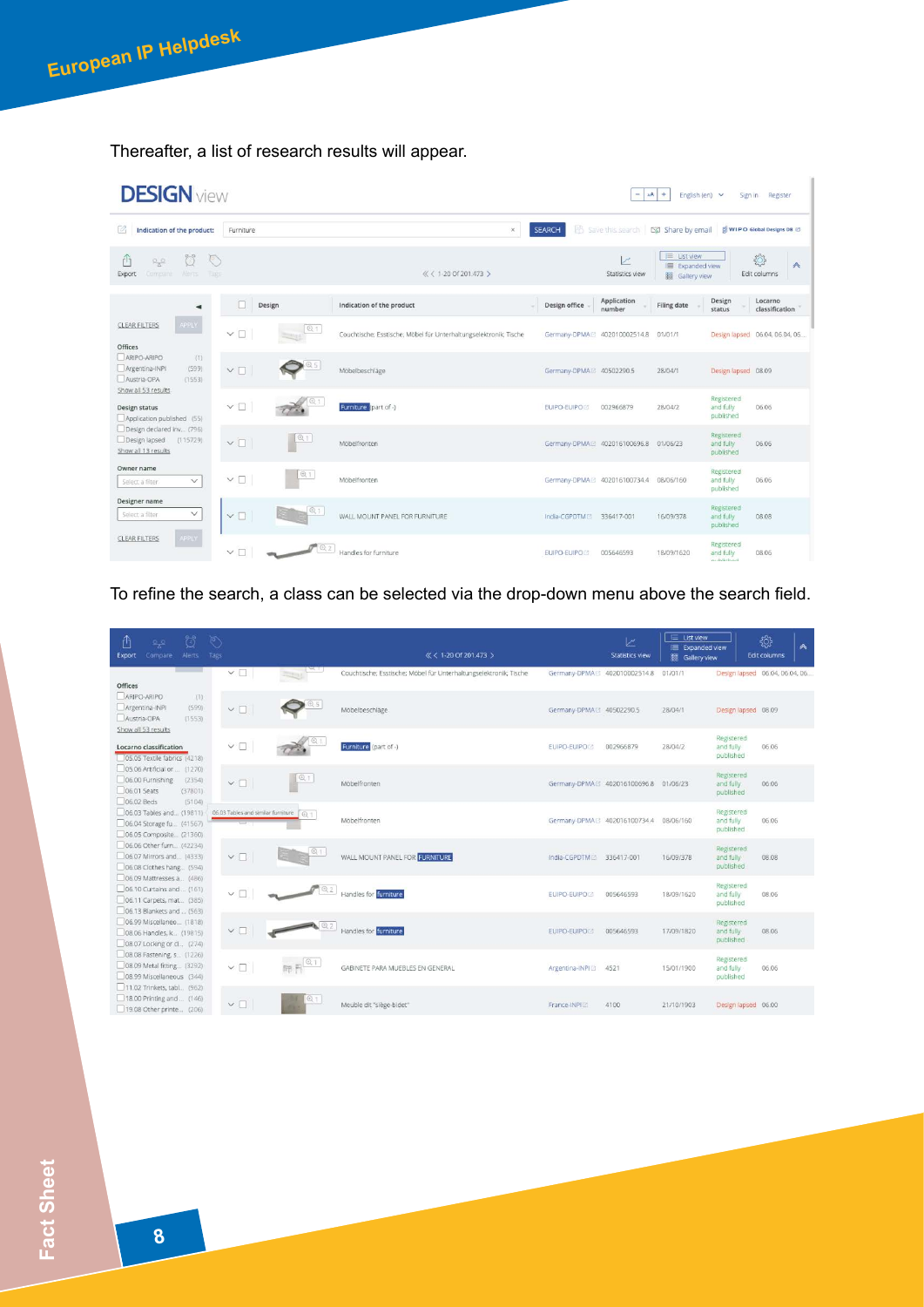## **3.1.2. Advanced search**

Advanced searches offer multiple search criteria such as the product type, the Locarno class, the application number, the design status or the owner/designer's name $^{\rm 9}$ .

| Territories            | Select territories                                    |                                                                    |              |  |
|------------------------|-------------------------------------------------------|--------------------------------------------------------------------|--------------|--|
| Offices                | Select one or more offices                            |                                                                    | $\checkmark$ |  |
| Verbal element         | Type verbal element                                   | $\odot$                                                            |              |  |
| Design number          | Type design number                                    | 0                                                                  |              |  |
| Application number     | Type application number                               | $\odot$                                                            |              |  |
| Design status          | Select design status                                  | $\checkmark$<br>$^\circledR$                                       |              |  |
| Owner name             | Type owner name                                       | $\checkmark$<br>$\odot$                                            |              |  |
| Previous owner name    | Type owner name                                       | $\odot$<br>$\checkmark$                                            |              |  |
| Designer name          | Type designer name                                    | $\checkmark$<br>0                                                  |              |  |
| Representative's name  | Type representative name                              | $\checkmark$<br>$\odot$                                            |              |  |
| Locarno classification | <b>WIPO</b><br><b>JAPAN</b><br>Select Locarno classes |                                                                    |              |  |
| Expiry date            | DD/MM/YYYY - DD/MM/YYYY                               | B<br>$^\circledR$                                                  |              |  |
| Filing date            | DD/MM/YYYY - DD/MM/YYYY                               | ₿<br>$^\circledR$                                                  |              |  |
| Registration date      | DD/MM/YYYY - DD/MM/YYYY                               | G<br>$\odot$                                                       |              |  |
| Publication date       | DD/MM/YYYY - DD/MM/YYYY                               | €<br>$\odot$                                                       |              |  |
| Priority date          | DD/MM/YYYY - DD/MM/YYYY                               | 俋<br>$^\circledR$                                                  |              |  |
| Effective date         | DD/MM/YYYY - DD/MM/YYYY                               | $\left(\begin{smallmatrix} 1\\ 0\\ 1\end{smallmatrix}\right)$<br>0 |              |  |
| End of deferment       | DD/MM/YYYY - DD/MM/YYYY                               | Đ<br>$\odot$                                                       |              |  |
| Priority number (Con   | Type priority number                                  | $\odot$                                                            |              |  |
|                        |                                                       |                                                                    |              |  |
| Priority country       | Select territories                                    | $\odot$                                                            |              |  |

9 The asterisk (\*), question mark (?) and double quotation marks (" ") are special wild-card characters with specific functions that can be used in this mode. For further information, please consult the Help section of the **[DesignView webpage](https://www.tmdn.org/tmdsview-web/welcome#/dsview/help)**.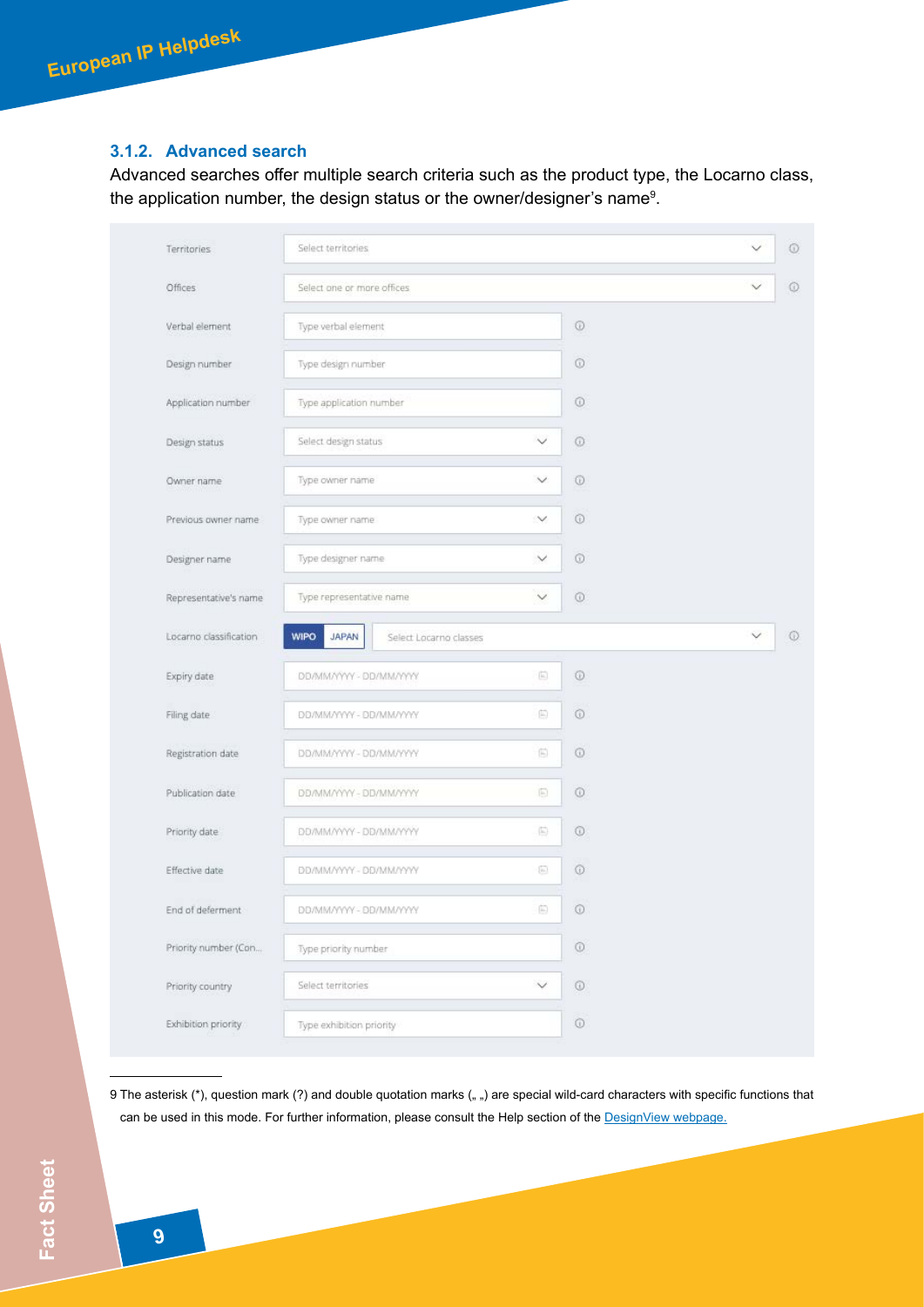#### <span id="page-9-0"></span>**3.2. The Global Design Database (WIPO)**

The [Global Design Database](http://www.wipo.int/designdb/en/) is a worldwide data collection of industrial designs, which are registered under the WIPO-administered Hague System and in national collections. This database enables free access to design data and offers to search multiple criteria. Users can choose to search designs by typing in products, names of design owners (creators), application- and registration numbers, dates as well as countries<sup>10</sup>.

| <b>WIPO</b><br><b>IP PORTAL</b>                                                                                                                                | <b>MENU</b> |       |                                                                                                                                     | Global Design Database |                                                                                                                         |                                    |              |       |                                             | <b>HELP</b> |                                                                                                                                                                                                                                                       | <b>ENGLISH</b> | <b>LOGIN</b> | <b>WIPO</b> |
|----------------------------------------------------------------------------------------------------------------------------------------------------------------|-------------|-------|-------------------------------------------------------------------------------------------------------------------------------------|------------------------|-------------------------------------------------------------------------------------------------------------------------|------------------------------------|--------------|-------|---------------------------------------------|-------------|-------------------------------------------------------------------------------------------------------------------------------------------------------------------------------------------------------------------------------------------------------|----------------|--------------|-------------|
|                                                                                                                                                                |             |       |                                                                                                                                     |                        | A world-wide collection of designs data; including WIPO Hague registrations and information from participating offices. |                                    |              |       |                                             |             |                                                                                                                                                                                                                                                       |                |              |             |
|                                                                                                                                                                |             |       |                                                                                                                                     |                        |                                                                                                                         |                                    |              |       |                                             |             | searches $\blacktriangledown$ records $\blacktriangledown$<br>Holder *<br>203<br>191 BW Designs<br>6,253,162<br>130,996 CN Designs<br>1,236,341<br>758 DE Designs<br>787,386<br>469,963 FR Designs<br>51,963<br>67,744 IT Designs<br>2,193 KE Designs |                |              |             |
| <b>SEARCH BY</b>                                                                                                                                               | Design      | Names | Numbers                                                                                                                             |                        |                                                                                                                         | <b>FILTER BY</b>                   | Source       |       |                                             |             |                                                                                                                                                                                                                                                       |                |              |             |
| Indication of                                                                                                                                                  | $\equiv$    |       |                                                                                                                                     |                        |                                                                                                                         |                                    |              |       |                                             |             |                                                                                                                                                                                                                                                       |                |              |             |
| product                                                                                                                                                        |             |       |                                                                                                                                     |                        |                                                                                                                         |                                    |              |       |                                             |             |                                                                                                                                                                                                                                                       |                |              |             |
| 300 BN Designs<br>AL Designs<br><b>182,124</b> CH Designs<br><b>CA Designs</b><br><b>CR Designs</b><br>1,973 CU Designs<br>Design class $* =$<br>$\rightarrow$ |             |       |                                                                                                                                     |                        |                                                                                                                         |                                    |              |       |                                             |             |                                                                                                                                                                                                                                                       |                |              |             |
|                                                                                                                                                                |             |       | Country Priority<br>Dates<br>Status Designation Locarno class Reg. Year * Expiration *<br><b>EM Designs</b><br>1,449,545 ES Designs |                        |                                                                                                                         |                                    |              |       |                                             |             |                                                                                                                                                                                                                                                       |                |              |             |
|                                                                                                                                                                |             |       |                                                                                                                                     |                        |                                                                                                                         | <b>GE Designs</b>                  |              |       | 2.605 IN Designs                            |             |                                                                                                                                                                                                                                                       |                |              |             |
| <b>Description</b>                                                                                                                                             | $\equiv$    |       |                                                                                                                                     |                        |                                                                                                                         | JP Designs                         |              |       | 598,850 JO Designs                          |             |                                                                                                                                                                                                                                                       |                |              | 1,225       |
|                                                                                                                                                                |             |       |                                                                                                                                     |                        | search A                                                                                                                | <b>VU Doolane</b><br>Display: List | $\checkmark$ | Sort: | <b>004 UD Dealers</b><br>Value - asc $\vee$ | $\sqrt{2}$  | 000 745 LA Dealang                                                                                                                                                                                                                                    |                |              | filter T    |

#### **3.3. The Hague Express Database (WIPO)**

The **[Hague Express Database](https://www3.wipo.int/designdb/hague/en/)** includes bibliographical data and international design registrations (including reproductions of industrial designs) that have been listed in the International Register and published in the International Designs Bulletin<sup>11</sup>.

This database is structured into areas and fields that can be used to search via keywords<sup>12</sup>. The tab "search by field" is divided into five separate categories, i.e., design, names, numbers, dates and country. Each field provides automatic suggestions for terms.

Search queries are performed by using terms and operators. Terms can either be single words  $(e.g., dress)$  or multiple words surrounded by quotes  $(e.g., dense'$  camera carrier"). The database provides suggestions of potentially matching terms. Terms can also be modified or combined together in a more complex query, using different types of operators (e.g., simple logical operators to combine terms such as: "AND, OR, NOT <term>," or grouping operators such as: (<term> OR <term>) AND <term> etc.).

- 11 Note that the only official publication remains the International Designs Bulletin.
- 12 A complete description of the functionalities of the Hague Express Database is available [here.](http://www.wipo.int/designdb/hague/en/designdb-help.jsp)

<sup>10</sup> Detailed explanation of the Global Design database searching criteria are available on the [WIPO](http://www.wipo.int/designdb/en/designdb-help.jsp) [website](http://www.wipo.int/designdb/en/designdb-help.jsp)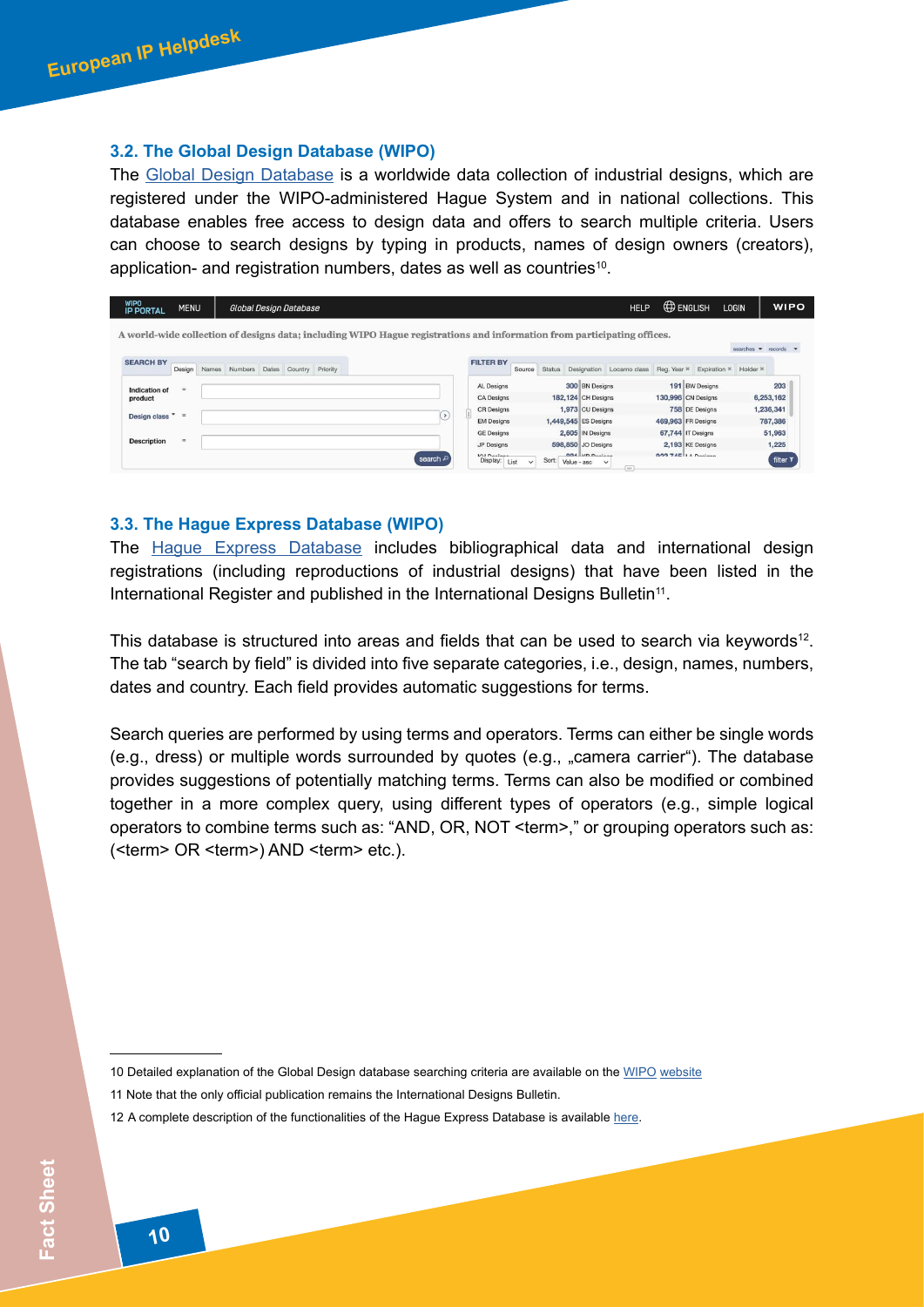**European IP Helpdesk**

The "search by design" tab in the Hague Express Database allows to search for terms directly related to the design. Three fields are comprised in this tab: indication of products, Locarno class and description:

- The tab "Locarno Class" helps to search designs according to their Locarno classes. Find competing design products on the market
- The tab "Description" helps to search for terms in the description, which are provided in the registration.

For example, a search for the term "office furniture" in the Locarno 06-05 (composite furniture, dressing table, school desks with attached seats) provides the following results:

|                                                                                                                                                                                                                                                                                                                                                                                                                                                                                                                                                                                                                                                                                                                                                                                                                                                                       | Design         |  |  |    | Designation |       |  |  |  |          |
|-----------------------------------------------------------------------------------------------------------------------------------------------------------------------------------------------------------------------------------------------------------------------------------------------------------------------------------------------------------------------------------------------------------------------------------------------------------------------------------------------------------------------------------------------------------------------------------------------------------------------------------------------------------------------------------------------------------------------------------------------------------------------------------------------------------------------------------------------------------------------|----------------|--|--|----|-------------|-------|--|--|--|----------|
|                                                                                                                                                                                                                                                                                                                                                                                                                                                                                                                                                                                                                                                                                                                                                                                                                                                                       | $\mathbf{v} =$ |  |  | CH | 128 BX      | 88 BE |  |  |  |          |
| <b>FILTER BY</b><br><b>SEARCH BY</b><br>Names Numbers Dates Country<br>Indication of<br><b>FR</b><br>product<br>EM<br>MA<br>Locarno class =<br>₹<br>HU<br>GR<br>Description *<br>$\alpha$<br><b>KP</b><br>CA<br>search £<br><b>CLWRENT SEARCH</b><br>PROD:office furniture *<br>LC:06-05<br>宣<br>(edit columns <><br>$1 - 10 / 158$<br>Reg. No<br>Holder<br>$\left  \div \right $ Reg. Date<br>Locarno Cl.<br>PFALZMÖBEL BÜROEINRICHTUNGSFABRIK<br>DM/032187<br>06-03.06-05 Meubles de bureau<br>1995-02-22                                                                                                                                                                                                                                                                                                                                                           |                |  |  |    |             |       |  |  |  |          |
|                                                                                                                                                                                                                                                                                                                                                                                                                                                                                                                                                                                                                                                                                                                                                                                                                                                                       |                |  |  |    |             |       |  |  |  |          |
|                                                                                                                                                                                                                                                                                                                                                                                                                                                                                                                                                                                                                                                                                                                                                                                                                                                                       |                |  |  |    |             |       |  |  |  |          |
|                                                                                                                                                                                                                                                                                                                                                                                                                                                                                                                                                                                                                                                                                                                                                                                                                                                                       |                |  |  |    |             |       |  |  |  |          |
|                                                                                                                                                                                                                                                                                                                                                                                                                                                                                                                                                                                                                                                                                                                                                                                                                                                                       |                |  |  |    |             |       |  |  |  |          |
| searches $\blacktriangledown$ records $\blacktriangledown$<br>Locarno class Reg. Year * Contracting party * Expiration *<br>88 NL<br>88 LU<br>88<br>82 DE<br>$77$ IT<br><b>77 ES</b><br>48 EG<br>43<br>38<br>43 TN<br>43 ID<br>41 VA<br>40 AN<br>$34$ LI<br>25 MC<br>24 RO<br>14 NO<br>13<br>$12$ US<br>12 GB<br>11 TR<br>11 SI<br>10<br>10 UA<br>8 MK<br>8 RS<br>$7$ SG<br>6<br>6 ME<br>$5$ $HR$<br>4BA<br>$4$ JP<br>4<br>4 YU<br>$3$ SN<br>$3$ MD<br>$2$ AM<br>$\overline{2}$<br>Display: List<br>Sort: $Count - desc \sim$<br>$\checkmark$<br>$\frac{1}{2}$ (m)<br>$/16$ (b) (b)<br>$\left(\frac{1}{2}\right)\left(\frac{1}{2}\right)$<br>$10 \times$ per page<br>Ind. Prod.<br><b>Designations</b><br>Image<br>BX,CH,FR,HU,AN,EG,ES<br>GMBH & CO.<br><b>BIGGEL Franz</b><br>DM/034348<br>1995-10-09<br>06-05 Meubles de bureau combinés<br>BX,CH,DE,FR,IT,AN,EG,E |                |  |  |    |             |       |  |  |  |          |
|                                                                                                                                                                                                                                                                                                                                                                                                                                                                                                                                                                                                                                                                                                                                                                                                                                                                       |                |  |  |    |             |       |  |  |  | filter T |
|                                                                                                                                                                                                                                                                                                                                                                                                                                                                                                                                                                                                                                                                                                                                                                                                                                                                       |                |  |  |    |             |       |  |  |  |          |
|                                                                                                                                                                                                                                                                                                                                                                                                                                                                                                                                                                                                                                                                                                                                                                                                                                                                       |                |  |  |    |             |       |  |  |  |          |
|                                                                                                                                                                                                                                                                                                                                                                                                                                                                                                                                                                                                                                                                                                                                                                                                                                                                       |                |  |  |    |             |       |  |  |  |          |
|                                                                                                                                                                                                                                                                                                                                                                                                                                                                                                                                                                                                                                                                                                                                                                                                                                                                       |                |  |  |    |             |       |  |  |  |          |

The most recent search will be remembered by the system and appears before the list of results. To remove a search entry, the "current search" field can be cleared and a new keyword may be entered.

There are four additional search options available:

- By names (e.g., holder, creator or representative)
- By numbers (e.g., publication number, application numbwer)
- note that for collections that don't have separate application and publication numbers (such as Hague), searching in either field will produce the same results.
- By dates (e.g., filing, registration, publication, priority)
- By country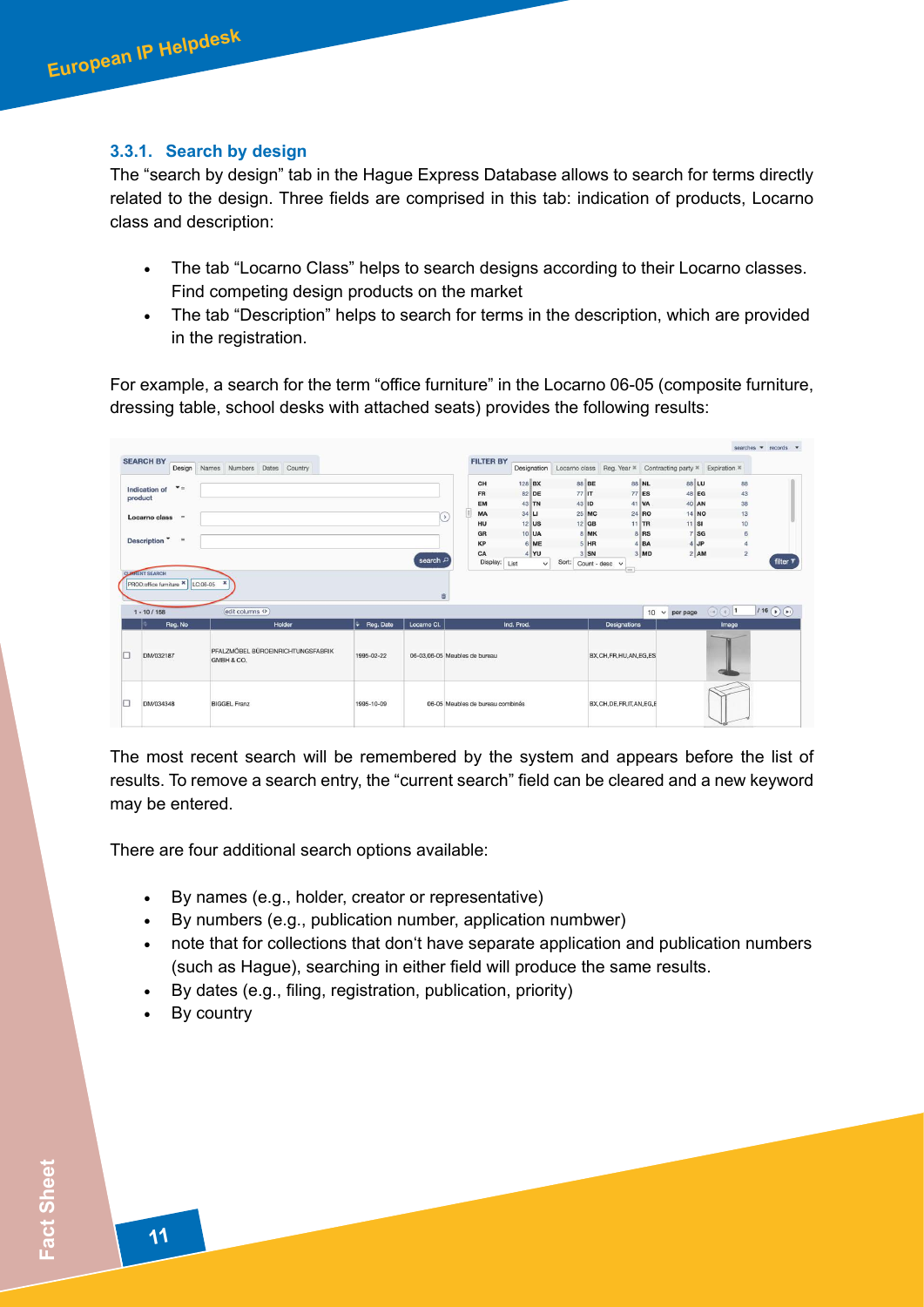| <b>SEARCH BY</b>                    | Design    | Names | Numbers | Dates | Country  |
|-------------------------------------|-----------|-------|---------|-------|----------|
| Designated<br>contracting<br>party  | $\,$ $\,$ |       |         |       |          |
| <b>Entitlement</b>                  | $\equiv$  |       |         |       |          |
| Applicant's<br>contracting<br>party | $\equiv$  |       |         |       |          |
| Holder country =                    |           |       |         |       |          |
|                                     |           |       |         |       | search P |

The search results can also be filtered and narrowed down to particular categories, without having to enter any additional search terms. Different types of filters are divided into separate tabs. Specific information is available for the following individual categories:

• Designation

**European IP Helpdesk**

- Locarno Class Registration Date
- Applicant's Contracting Party

|           |            | Designation | Locarno Class | Reg. Date <sup>x</sup> |                   | Contracting Party <sup>x</sup> |           |            |            |  |
|-----------|------------|-------------|---------------|------------------------|-------------------|--------------------------------|-----------|------------|------------|--|
| CН        | 31,561 FR  | 20,338 DE   | 20,129 BX     | 19,682 BE              |                   | 19,682 NL                      | 19,682 LU | 19,682 IT  | $19,320$ ^ |  |
| ES        | 14,741 EG  | 14,718 TN   | 14,209 EM     | 12,989 MC              |                   | 10,037 GR                      | 9,969 MA  | $9,768$ LI | 9,608      |  |
| ID.       | $9,466$ TR | 8,519 VA    | 8,293 ME      | 7,187                  | $ $ <sub>RS</sub> | 6,960 MK                       | 6,910 HU  | $6,863$ UA | 6,759      |  |
| <b>SI</b> | 6,656 AN   | 6,201 RO    | 5,372 SG      | 5,256 MD               |                   | 5,219 KP                       | 4,543 HR  | 4,506 CW   | 4,439      |  |
| BO        | $4,437$ SX | 4,434 BG    | 4.295 MN      | 3,833 NO               |                   | 3,460 GE                       | 3,083 KG  | 2,495 BZ   | 2,069      |  |
| C1        | 1,931 SN   | 1,861 SR    | $1,812$ AL    | 1,789 BJ               |                   | 1,704 BA                       | 1,606 AM  | 1,581 OM   | 1,428      |  |
| AZ        | 1,026 YU   | 825 KR      | 659 IS        | 652 OA                 |                   | 577 EE                         | 575 LV    | 567 TJ     | 473        |  |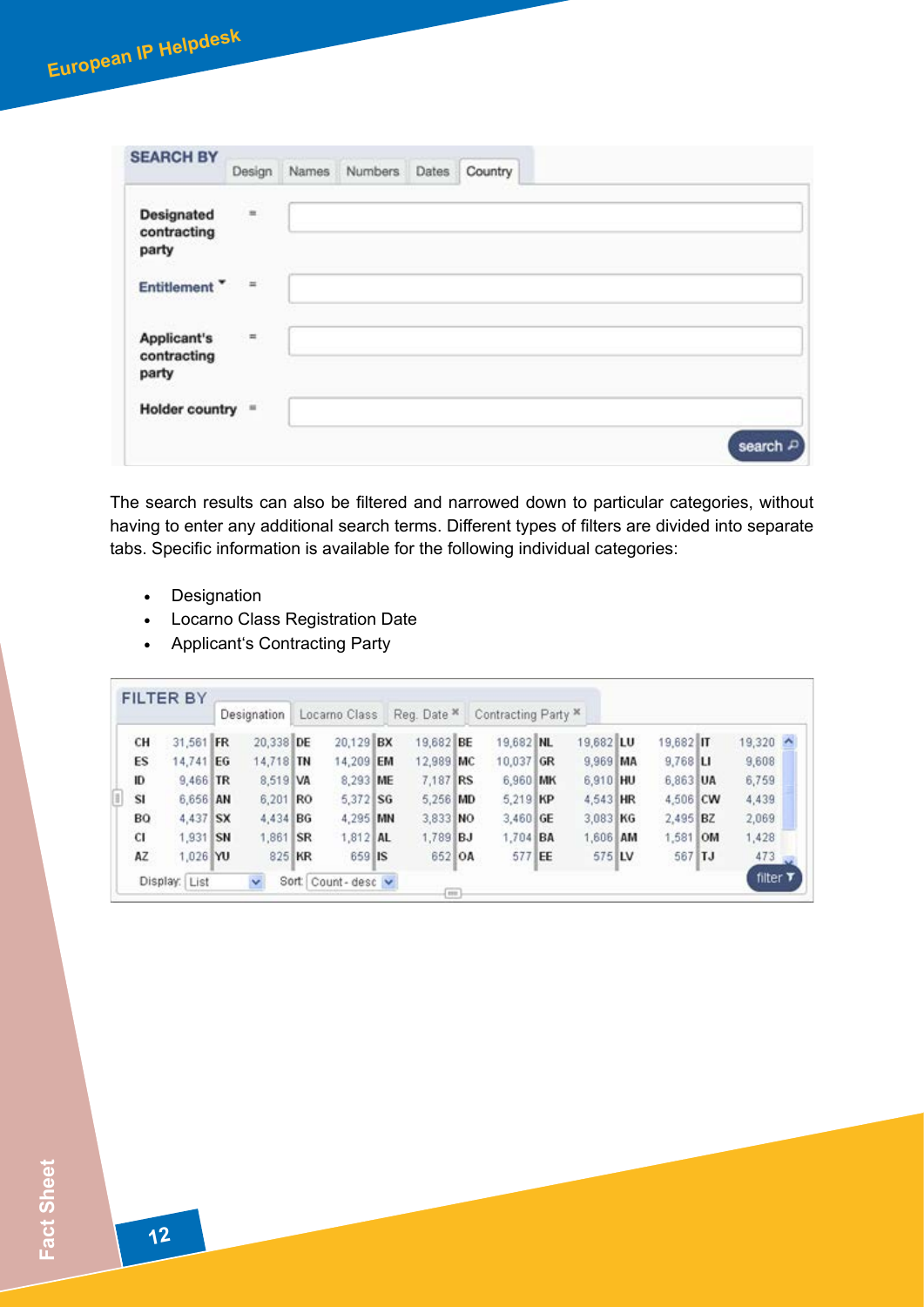# <span id="page-12-0"></span>**4. Analysing the design search results**

Design searching helps to use a new design in business and to ensure that there is no legal risk in applying for a particular design registration.

However, if a design does display similar or identical features of an earlier registered or unregistered design, the following options exists:

- Negotiating an agreement with the owner of the earlier design that regulates the coexistence of both designs.
- Filing a design application, regardless of the search result, because the existence of an earlier design does not prevent from applying for design registration as such. However, this option might entail the risk of invalidity or infringing actions.
- Challenging the validity of an earlier design, due to potential lack of novelty or individual characteristics.
- Taking no further action, if the risk of conflict with an earlier design is too high.

The decision which option is most suitable for a particular design depends on the search result. A legal expert should be consulted during the process of interpreting the search results to identify professionally which subsequent actions are appropriate.